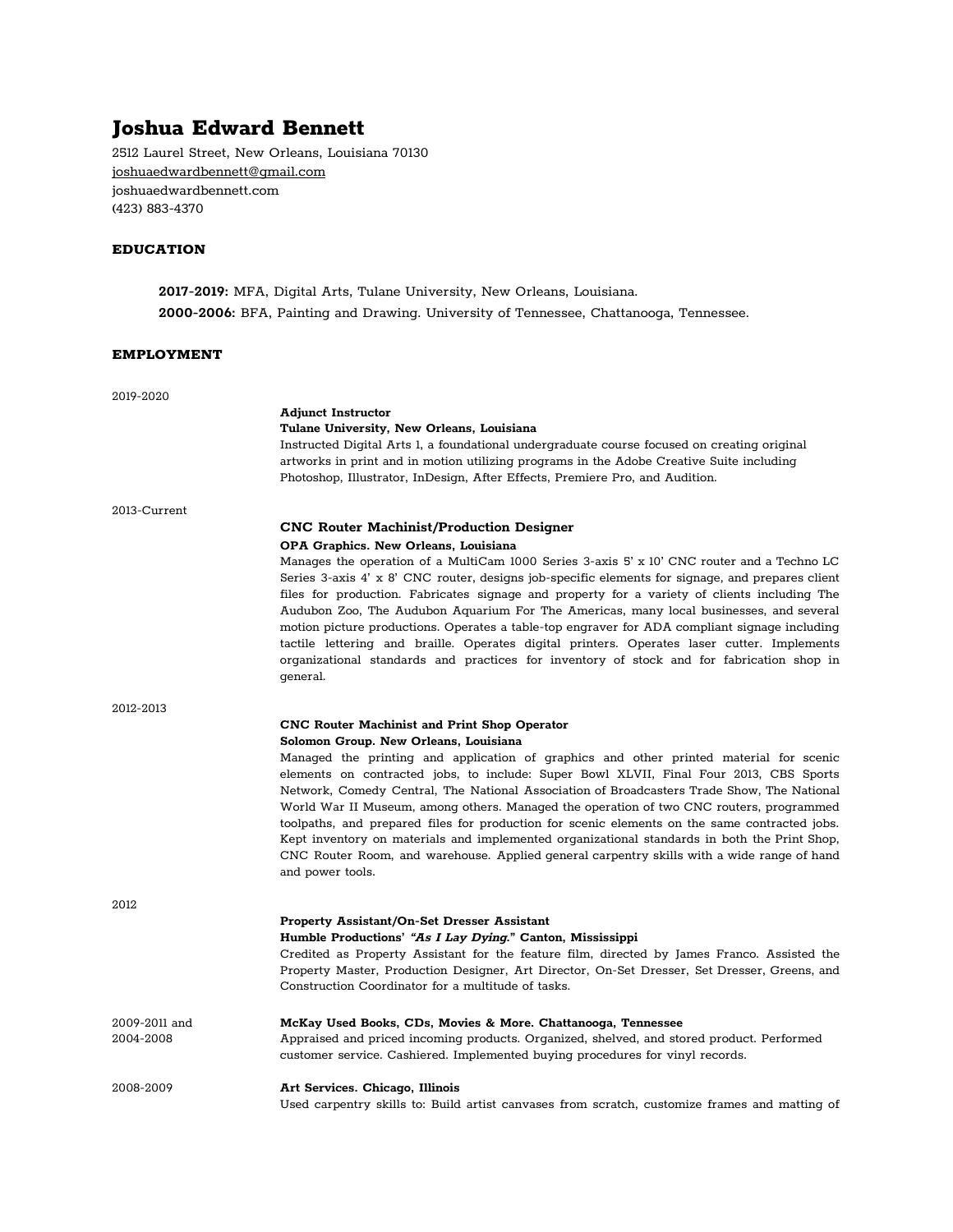artwork, and construct shipping crates for artwork. Executed basic restoration of damaged or compromised artwork. Delivered and installed artwork to galleries and private homes. Assisted the owner in general operation.

#### **SOLO & TWO PERSON EXHIBITIONS**

#### **2020**

Title TBD, Voss Gallery, San Francisco, California (Forthcoming). Title TBD, Deep Space Gallery, Jersey City, New Jersey (Forthcoming).

# **2019**

OAZO, Alone Time Gallery, New Orleans, Louisiana Sun Shines, Central Park Gallery, Los Angeles California. OAZO, MFA Thesis Show, Carroll Gallery, New Orleans, Louisiana.

#### **2016**

OAZO, Good Children Gallery, New Orleans, Louisiana.

## **2015**

CENIZTANOS, Good Children Gallery, New Orleans, Louisiana.

#### **2010**

<sup>90</sup> Drawings, Leo Handmade Gallery, Chattanooga, Tennessee.

## **GROUP EXHIBITIONS**

#### **2020**

Livin' Easy Where the Sun Doesn't Shine (3 person), curated by Bret Shirley, BS Projects, Houston, Texas

#### **2019**

The Gigantic Miniature Show, Deep Space Gallery, Jersey City, New Jersey. Good Bite: Good Children Gallery Group Show, NAPOLEON, Philadelphia, Pennsylvania. Mentors: Tulane Faculty Group Show, Carroll Gallery, New Orleans, Louisiana. Love Triangle, Deep Space Gallery, Jersey City, New Jersey. Summer Solstice, Good Children Gallery, New Orleans, Louisiana. JONALD DUDD, NYC Design Week, New York City, New York. Response 2019: Artists in the Park, New Orleans Botanical Garden, New Orleans, Louisiana.

#### **2018**

Decade of Good: 10th Anniversary Group Show, Good Children Gallery, New Orleans, Louisiana.

## **2017**

Logos (3 person), curated by Ethan Patrick Sherman, Little Berlin, Philadelphia, Pennsylvania. Transfix, curated by Joshua Edward Bennett, Good Children Gallery, New Orleans, Louisiana.

#### **2016**

RE:TELL, curated by Ashley Teamer, Atlanta Biennial, Atlanta Contemporary Art Center, Atlanta,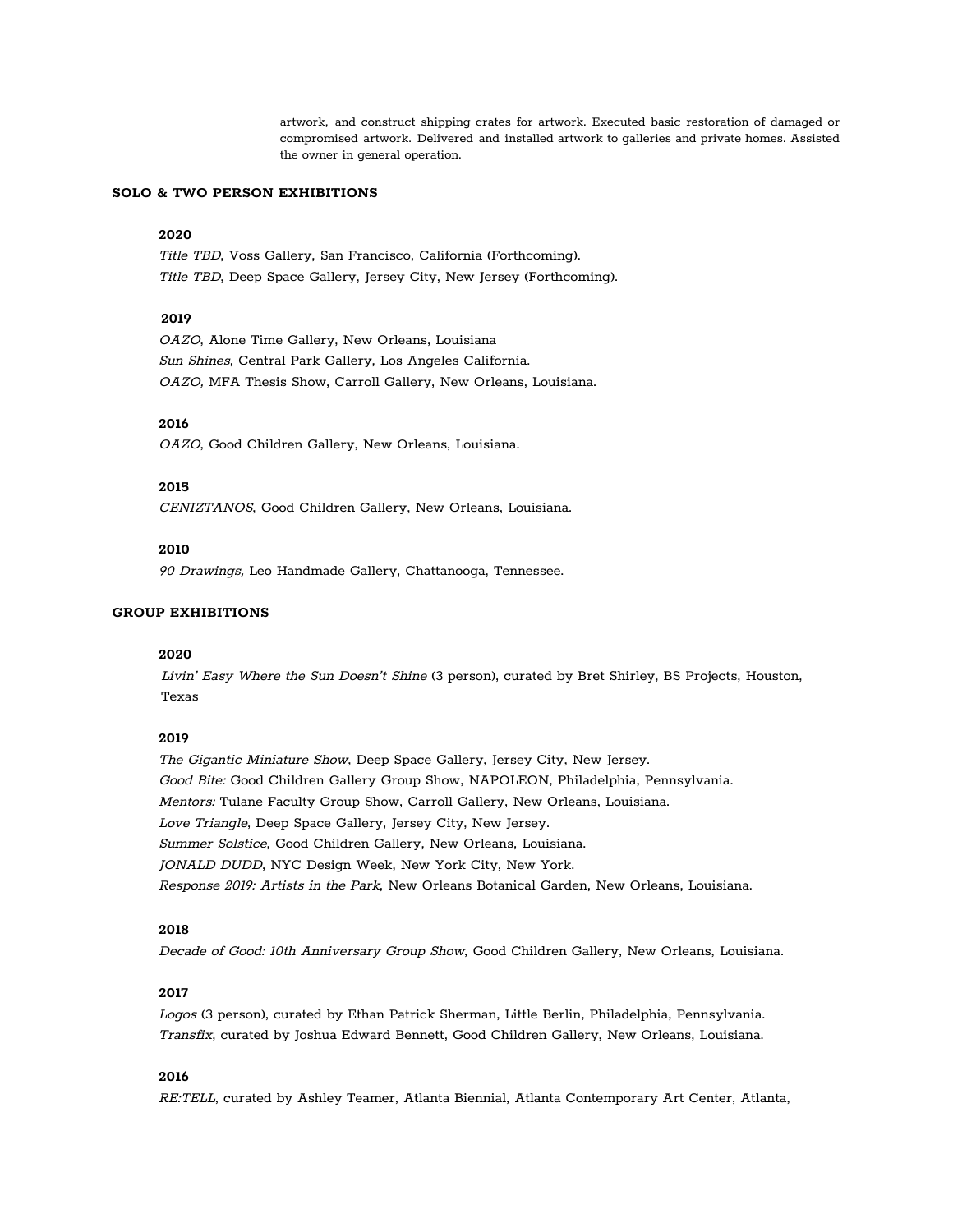#### Georgia.

Salon, curated by Ryan Sartin, Wonderland, New Orleans, Louisiana. Good Vibes, Good Children Gallery, New Orleans, Louisiana. Rendre, The Front Gallery, New Orleans, Louisiana, (Collaboration with Imen Djouini). Donuts & Daiquiris, The Front Gallery, New Orleans, Louisiana. ART <sup>+</sup> PLACE: New Orleans Arts Council Direct Purchase, New Orleans, Louisiana.

## **2014**

Cash & Carry, Good Children Gallery, New Orleans, Louisiana.

## **2007**

MOANO: Mode Of <sup>A</sup> New Objectivity. curated by Joshua Edward Bennett & Emily Eichorn, Rivoli Art Mill, Chattanooga, Tennessee.

## **2006**

Paintie Land, BFA Thesis Exhibition, George Ayers Cress Gallery, Chattanooga, Tennessee.

## **PROFESSIONAL INSTRUCTIONAL EXPERIENCE**

| 2018-2019    | <b>Student Teacher for Digital Arts I</b>               |
|--------------|---------------------------------------------------------|
|              | Tulane University, New Orleans, Louisiana               |
| 2017-2018    | <b>Graduate Teaching Assistant</b>                      |
|              | Tulane University, New Orleans, Louisiana               |
| 2013-Current | <b>CNC Router Machinist/Production Designer/Trainer</b> |
|              | OPA Graphics, New Orleans, Louisiana                    |

## **PROFESSIONAL ART/DESIGN ACTIVITIES**

| 2019      | <b>Magnolia Hotel Art Licensing</b>                                                   |
|-----------|---------------------------------------------------------------------------------------|
|           | Licensed several drawings through DAC Art Consulting for reproduction for rooms at    |
|           | the Magnolia Hotel in New Orleans, Louisiana.                                         |
| 2018      | Jane Cassidy's Undersea Well Exhibition Program at MMFA                               |
|           | Designed and organized printing of brochure/poster hybrid that accompanied Jane       |
|           | Cassidy's exhibition, The Undersea Well, shown at both the Montgomery Museum of       |
|           | Fine Art in Montgomery, Alabama, and the Mobile Museum of Art in Mobile,              |
|           | Alabama.                                                                              |
| 2018      | Good Children Gallery's 10th Anniversary Cataloque "Decade Of Good"                   |
|           | Designed and organized printing of a 96-page, full-color catalogue for Good Children  |
|           | Gallery's tenth anniversary. The catalogue features over 20 artists, both current and |
|           | alumni.                                                                               |
| 2016-2019 | <b>Allways Lounge Calendar</b>                                                        |
|           | Designed and updated the monthly events calendar for Allways Lounge, a nightclub      |
|           | focused on theater, drag, and burlesque shows in New Orleans, Louisiana.              |
| 2016-2018 | <b>FRIEND IN TOWN Artist Series</b>                                                   |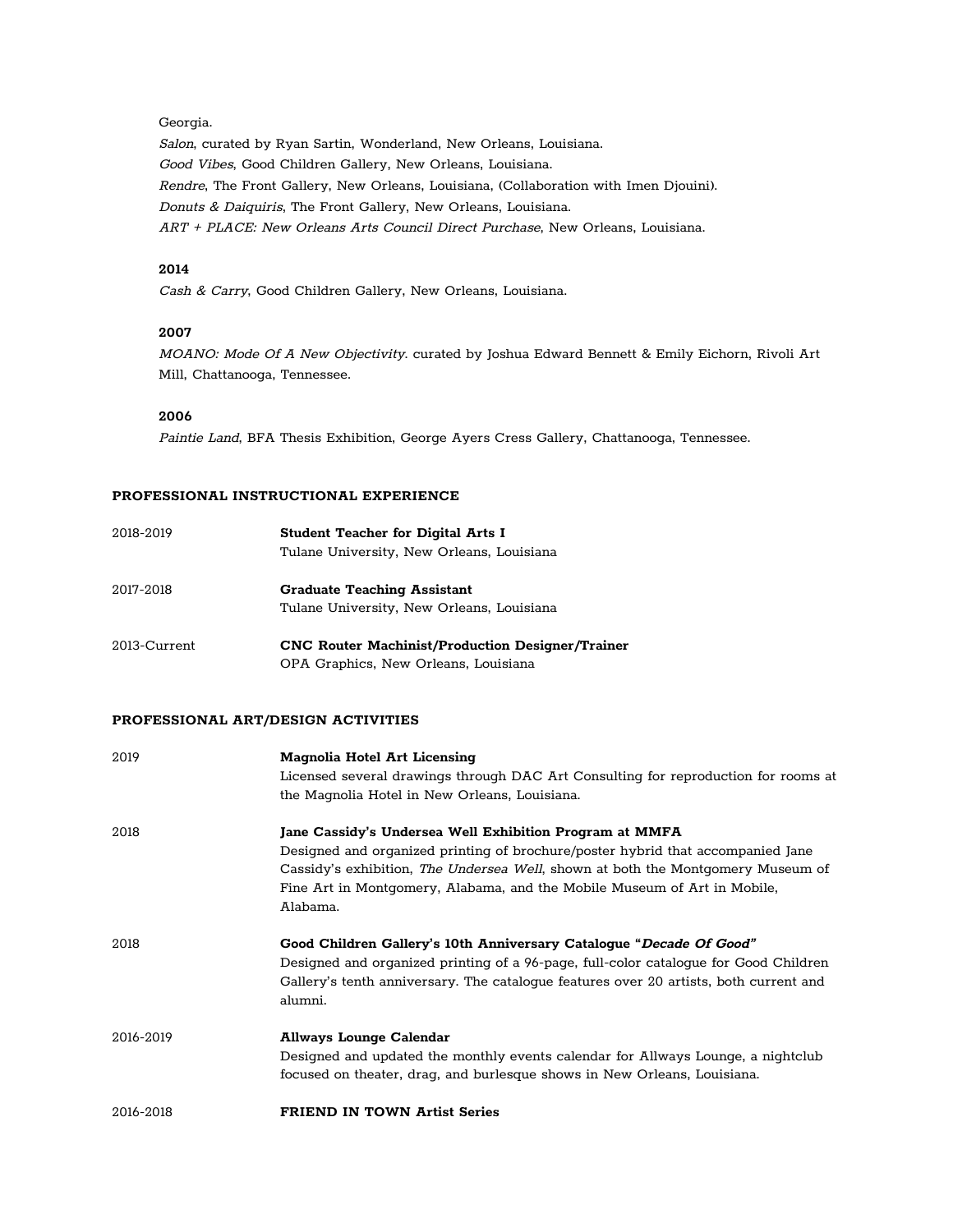|              | The OAZO series of artworks extends to retail in this collaboration with New Orleans'<br>local men's boutique, FRIEND, with a line of products in aesthetic likeness and<br>concept. The limited edition line consisted of custom-made and designed products<br>including a sweatshirt, lapel pin, paperweight/desk sculpture, scarf, and three body<br>care products.                                     |
|--------------|------------------------------------------------------------------------------------------------------------------------------------------------------------------------------------------------------------------------------------------------------------------------------------------------------------------------------------------------------------------------------------------------------------|
| 2016         | Nommo X DNO Wearable Song Collaboration<br>Defend New Orleans, a local New Orleans boutique, and Nommo collaborated and<br>released a "wearable song." The result was a lapel pin, designed by Joshua Edward<br>Bennett and with a corresponding song recorded and performed by Nommo.                                                                                                                     |
| 2016         | <b>Artist Lecture at Delgado Community College</b><br>Spoke to Imen Djouini's foundation design class about elements of good design<br>philosophies and practices and shared some examples of work.                                                                                                                                                                                                        |
| 2016         | <b>ART + PLACE &amp; New Orleans Arts Council Direct Purchase</b><br>OFWESJI was selected as a finalist and winner of the juried exhibition for direct<br>purchase from the New Orleans Arts Council.                                                                                                                                                                                                      |
| 2015-current | <b>Good Children Gallery</b><br>Active member of the artist-run space, Good Children Gallery in New Orleans,<br>Louisiana.                                                                                                                                                                                                                                                                                 |
| 2015         | <b>Prince Rama Now Age Lecture</b><br>Organized and promoted an event that took place at Good Children Gallery including<br>a lecture on The Now Age, a manifesto by artist and musician, Taraka Larson, of the<br>New York-based band, Prince Rama.                                                                                                                                                       |
| 2014         | <b>IDEO</b> Fortnight<br>Recipient of IDEO Boston Studio's FORTNIGHT Residency. Created a 26'w x 9'h<br>interactive and collaboratively designed mural over the span of two weeks.                                                                                                                                                                                                                         |
| 2013-current | Self-employed Illustrator and Designer<br>Creates communication designs for a variety of projects including show posters for<br>local performers, venues, and other efforts in New Orleans. Designs logos for several<br>bands and graphic elements for film.                                                                                                                                              |
| 2009-current | Promoter, Art Director, Recording Engineer, Booking Agent, Tour<br>Manager, and Musical Performer of Dolphin Mouth/Nommo<br>Physically and digitally promotes the release of music, live performances and DJ sets.<br>Designs and printed posters, t-shirts, and packaging for albums. Designed website.<br>Booked and managed 17 dates on the Dolphin Mouth 2012 Spring Tour. Records and<br>mixes songs. |
| 2009-2011    | <b>Collaborator with Young Monster Design</b><br>Collaborated on illustration and screen printing with Young Monster, a Chattanooga,<br>Tennessee--based screen printer and design firm specializing in music performance<br>posters.                                                                                                                                                                      |
| 2005-2009    | Promoter, Art Director, Recording Engineer, Booking Agent, and<br><b>Musical Performer of Forest Magic</b><br>Physically and digitally promoted the release of music and live performances.<br>Designed and printed posters, t-shirts, and packaging for albums. Recorded and<br>mixed songs.                                                                                                              |